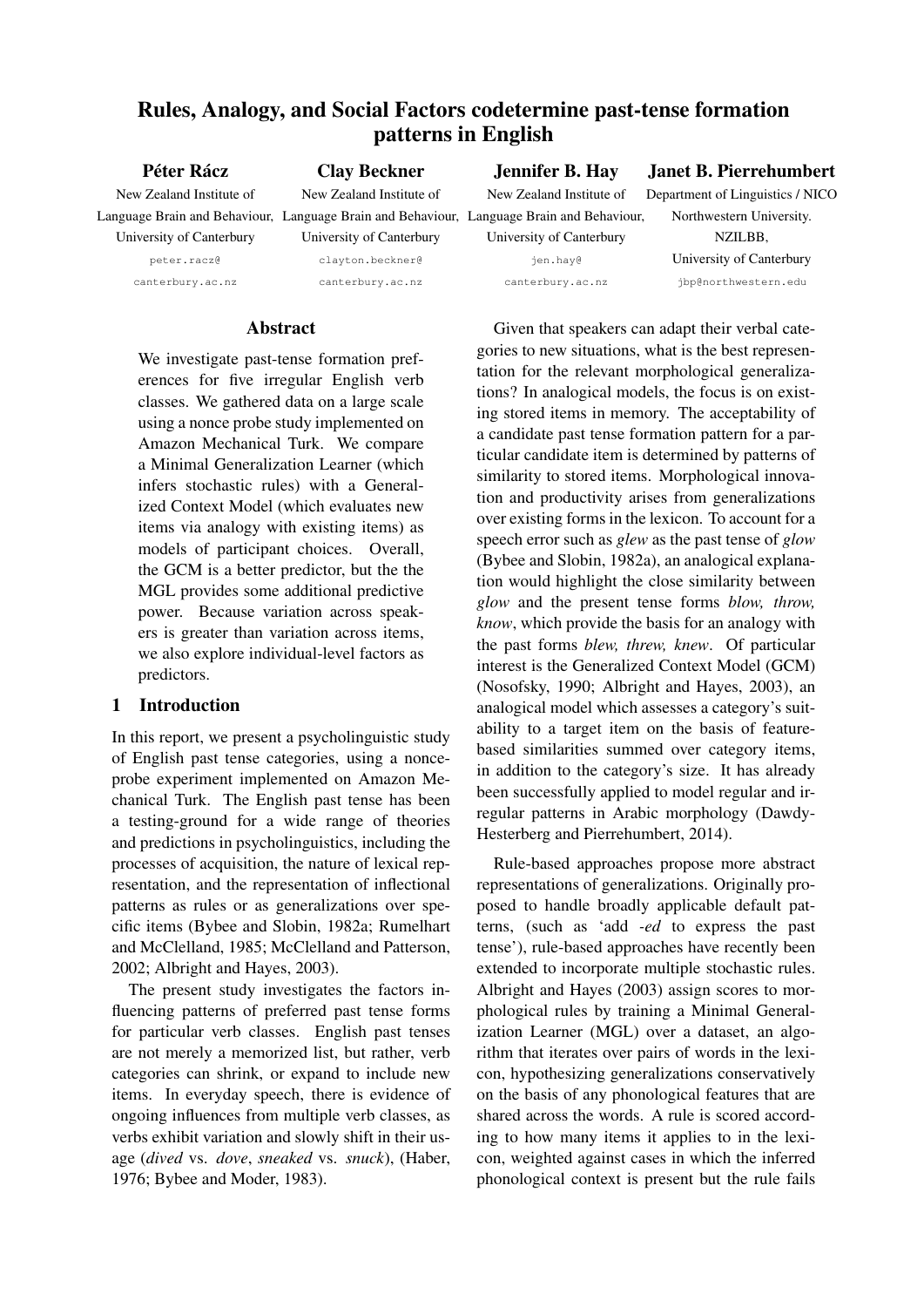to apply. The resulting system consists of a catalog of weighted natural class-based generalizations which compete with one another, and which are more or less likely to apply in various phonological contexts (for regular as well as irregular verbs). Albright and Hayes argue that the MGL outperforms the GCM in predicting participant behavior in a nonce-verb production task they conducted.

# 2 Experiment

We collected a large amount of data on irregular past tense formation in English with a nonce probe test, a classic method for exploring the productivity of inflectional morphology (Berko, 1958). Earlier studies used 30 or fewer participants per condition (Bybee and Slobin, 1982a; Albright and Hayes, 2003). By using Amazon Mechanical Turk, a burgeoning forum for psycholinguistic research (Munro et al., 2010), we were able to recruit a large number of participants and explore the role of individual-level factors in the choice of morphological patterns. Moreover, we tested participant preferences across a large dataset (316 nonce verbs) based on broad phonological sampling within verb classes, allowing for repeated trials across similar items for each participant.

Participants in our online study were presented with a forced choice task in which they had to pick either the regular or the irregular past tense form for an English nonce verb, presented in a carrier sentence. This was followed by a vocabulary task in which participants had to rate the familiarity of English nouns.

## 2.1 Stimuli

We set up five categories of irregular past tense formation based on phonological form of the present tense verb, and its corresponding candidate tense past forms. Each category exhibits phonological variability within the category, while also allowing for a specific phonological description. We avoided 'miscellaneous' verb classes, as well as wholly idiosyncratic patterns (such as *go*– *went*). Moreover, we are particularly interested in morphological classes which are known to display some indeterminacy (Haber, 1976), i.e., those classes which display some regular/irregular variation (*dived* vs. *dove*), due to the ready availability of multiple generalizations. The literature contains various taxonomies of English irregular verb classes (Bybee and Slobin, 1982a), but our current classification mostly represents a subset of the detailed verb classes outlined by Moder (1992).

The five categories of interest are as follows.

- **SANG**. Verbs that form the past tense with a vowel change from [I] to [æ] (e.g. *sing*–*sang*, *sink*–*sank*, *swim*–*swam*).
- BURNT. Verbs that form the past tense by adding a [t], with no change in the stem vowel (e.g. *burn*–*burnt*, *spill*–*spilt*, *learn*–*learnt*). These items constitute a distinct set from regular English pasts such as *boss–bossed* which are articulated with a [t] allomorph, insofar as the burnt verb bases actually end in a voiced consonant but are nonetheless affixed with a voiceless stop.
- **KEPT**. Verbs that form the past tense by adding a final [t] and changing the stem vowel from [i] to [E] (e.g. *keep*–*kept*, *mean*– *meant*, *feel*–*felt* ).
- DROVE. Verbs that form the past tense with a vowel change from  $\lceil \text{ai} \rceil$  or  $\lceil \text{i} \rceil$  to  $\lceil \text{ou} \rceil$  (e.g. *drive*–*drove*, *weave*–*wove*, *ride*–*rode*).
- **CUT**. No-change past tense verbs, that is, verbs the past tense form of which is identical to their present tense form. (e.g. *cut*–*cut*, *cost*–*cost*, *hurt*–*hurt*). Verb bases in this class end in sounds that are already associated with the English past tense ([t] or [d]) (Bybee and Slobin, 1982a), although the nonce verb bases in the present study all end in [t].

We generated nonce verb forms by combining the category-specific restrictions spelled out above on the stem with a set of syllable onsets that occur in English. Using CELEX (Baayen et al., 1993), we then filtered the orthographic and phonetic transcriptions of the nonce stems, as well as the resulting past tense forms, to exclude real English words. Two native speakers checked the final list to remove additional real words that were not filtered out via the CELEX database (e.g., slang and informal terms). All our verb forms were monosyllabic– as are almost all English irregular verbs in general. The method used to generate the stimuli means that some nonce forms looked more similar to real English verbs than others. This way we can tell whether similarities to a single form will strongly influence people's behavior in the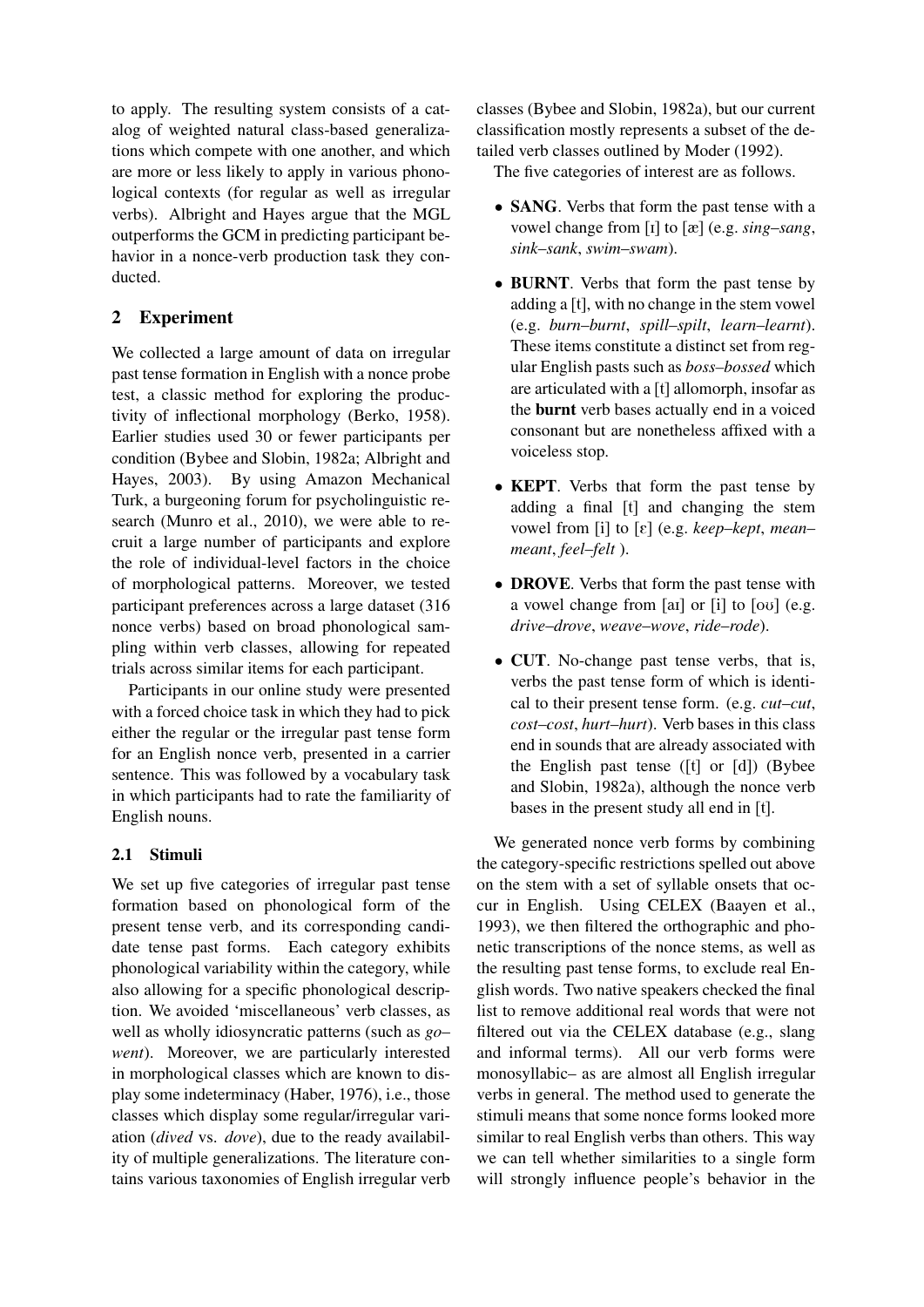case where the nonce form is highly similar to a single real form.

The sang and cut categories consist of 60 forms. The burnt category has 40, drove has 76, and kept has 80. The total number of nonce verbs is 316.

## 2.2 Setup

The experiment consisted of a forced choice task, in which participants had to pick a regular or irregular past tense form for each verb. Verbs were presented one at a time, visually, in a carrier sentence of the form 'I really like to VERB. Yesterday, I  $\therefore$  Two buttons were presented under the carrier sentence, one with the regular past tense, adding *-ed*, and one with the irregular past tense. The irregular past tense was always the dominant pattern for the category. (So, for cut, it was identical to the present tense, etc.) The order of the two buttons was randomized for each verb. Each verb was presented once and the order of verbs was randomized for each participant.

The experiment was appended by a word familiarity rating task. The rating task was based on Frisch and Brea-Spahn (2010). It consisted of 50 nouns of varying familiarity, as well as 10 extremely common nouns and 10 nonce words. The 70 words were presented in a random order. The participant had to select, on a scale of 1-5, how familiar the given word was. Incorrect answers to the extremely common nouns and the nonce words were used as an exclusion criterion. Answers for the other items were used as an index of vocabulary level, which is predicted to affect morphological choices in both the GCM and MGL models.

## 2.3 Participants

111 people took part in the experiment on Amazon Mechanical Turk during the course of two days. 51 were women, 60 were men, and 1 did not specify. The age range of the participants was 20-65, and the mean age was 34. All participants were native speakers of American English. Participants were paid three dollars. We excluded nine participants from the analysis because they failed to differentiate familiar from unfamiliar words in the vocabulary test.

#### 2.4 Results

The nonce verb categories have different rates of regular vs. irregular usage, as can be seen in Table 1. The *Experiment* column shows the mean

| Experiment | Nonce Examples          |
|------------|-------------------------|
| 0.52       | skride: skrode, skrided |
| 0.58       | sking: skang, skinged   |
| 0.59       | skeep: skept, skeeped   |
| 0.67       | skurn: skurnt, skurned  |
| 0.83       | skast: skast, skasted   |
|            |                         |

Table 1: Categories and mean regularization ratings.

regularization rates of the categories in our experiment. The **drove** class was regularized the least often, and the cut class the most often, with a considerable difference between the two.

The trends across verb classes are similar to those of Moder's (1992) nonce experiment. Note in particular the high regularization rate (83%) of the no-change class of verbs (cut). A search of CELEX indicates that no-change [t]-final verbs are quite widespread in English, represented by more than 30 types. Yet based on nonce responses, the English no-change pattern is not very prone to being applied to novel items. This finding matches observations by Bybee (1982b) that the no-change verb class has been on the decline in English, as evident from increasing regularization. One noteworthy feature of the cut-type verbs is that the phonological shape of the base is a quite unreliable indicator of verb class. That is to say, there are many [t]- final verb stems which typically take the regular -ed suffix (e.g., *gritted, salted, blasted*, and these provide counterexamples to the no-change pattern (cf. Moder (1992) on cue validity).

We fit a simple stepwise logistic mixed-effects regression model to the results with a maximal random effects structure, using regularization of individual verb form (yes or no) as an outcome variable and category as predictor. This model confirms the general finding that there is significant variation across the verb classes. (Significance values reported are based on difference with the sang class.) The cut class shows the highest rate of regularization  $(p<0.001)$ , followed by the burnt class ( $p < 0.01$ ). It is followed by the sang and kept classes (these two do not differ significantly). The drove class shows the lowest rate of regularization ( $p < 0.01$ ).

Participant gender, age, and vocabulary size are not significant predictors of regularization in the simple logistic mixed effects model. However an examination of the data (Figure 1) reveals that for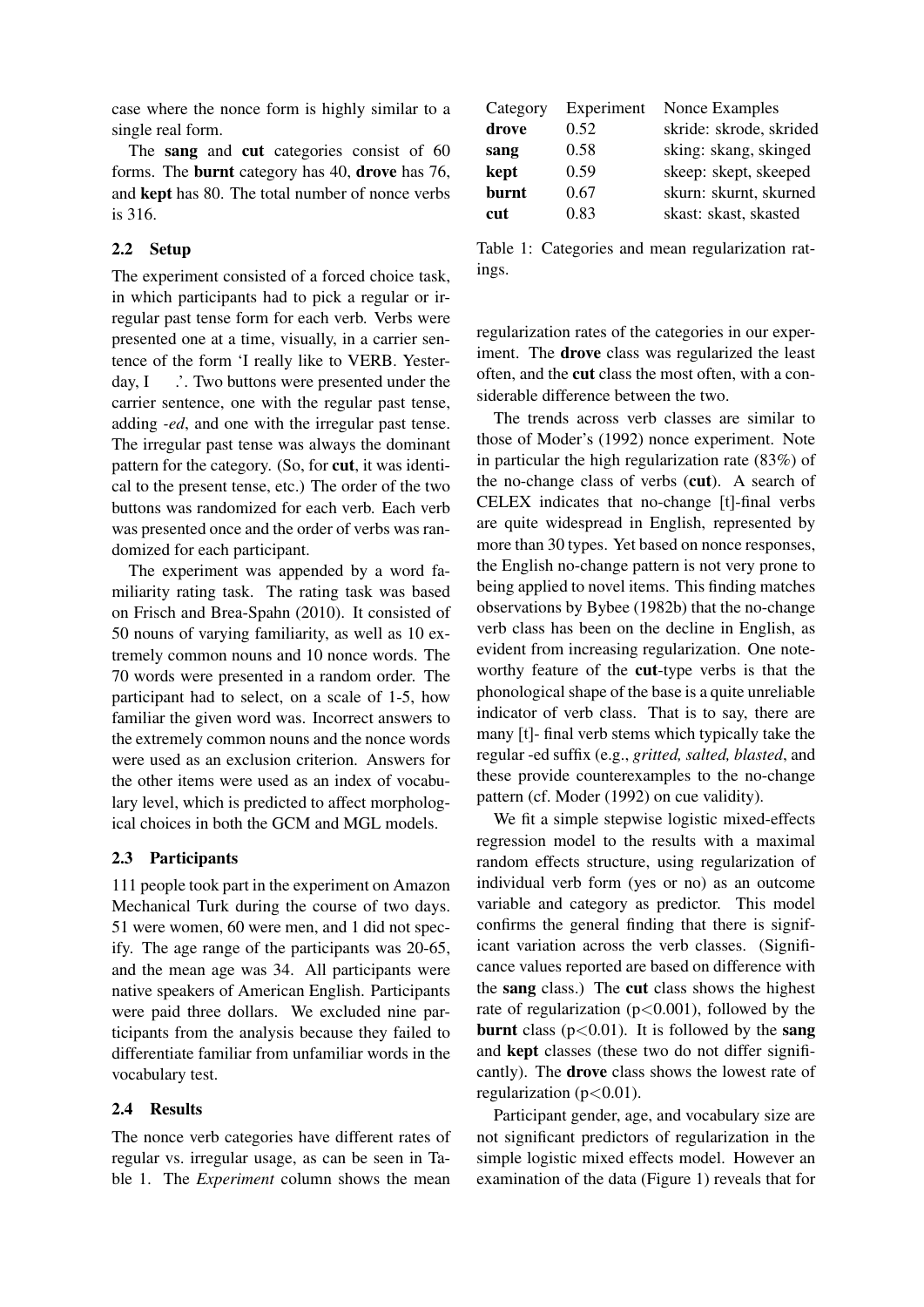each verb class, variation across subjects is considerably greater than variation across items. This observation suggests that individual traits may play a role in morphological choices in a way that the simple model fails to capture. We will return to this issue after presenting the GCM and MGL model fits, and will find in the end that gender does affect response patterns.



Figure 1: Across-item variation in regularization rates across category (above). Across-subject variation in regularization rates across category (below).

## 3 Algorithmic Learning Models

We now turn our attention from the baseline effects of category variables, to investigate the predictions of particular algorithmic learning models that provide alternate representations for generalizations on the basis of similarity. Our analyses fo-

cus on the predictions of the Minimal Generalization Learner and the Generalized Context Model (Albright and Hayes, 2003; Nosofsky, 1990).

## 3.1 The two models

The Minimal Generalization Learner (MGL) (Albright and Hayes, 2002; Albright and Hayes, 2003) is an algorithm for inferring stochastic morphophonological generalizations over a set of training items (e.g., paired present and past tense forms). For each pair of items in the lexicon, the learner maximally aligns wordforms and analyzes shared phonetic features, thereby merging wordspecific rules (*ring/rang* and *stink/stank*) into rules that express the most general applicable environment:  $[i] \rightarrow [\alpha]/[\pm \text{coronal}, \pm \text{cont}]$  [n].

Each rule inferred in this way is then further generalized on the basis of more comparisons; for instance, taking note of *swim/swam* expands the  $[i] \rightarrow [\alpha]$  rule to specify that it occurs before all [+nasal] consonants. The algorithm thus infers a set of natural-class based generalizations, which are weighted by comparing the number of hits for the past tense pattern (*ring/rang, drink/drank, sing/sang, stink/stank, swim/swam*, etc.) divided by the number of cases in which the alternation fails to apply although it *could* apply (thus tallying exceptions such as *think* and *blink*). This appproach favors generalizations that cover many cases, but penalizes those that are too broad because their phonetic environments encompass many exceptions. The MGL reliability metric is further adjusted to a confidence score, in which generalizations that apply to a smaller number of word types are penalized.

Note that the MGL algorithm automatically groups together items on the basis of shared phonological properties; thus, monosyllabic verbs are most likely to form strong generalizations with other monosyllabic verbs. Attempts to merge diverse wordforms under a single generalization would be more likely to incur penalties (i.e., exceptions). This feature of the MGL is important for comparing with the methods of the GCM (see below). Both algorithms allow for categoryspecific similarities to play a role.

The Minimal Generalization Learner is implemented here from materials made available by Albright and Hayes (2003), including their Segmental Similarity Calculator based on Frisch et al. (2004). The MGL is trained on regular and irreg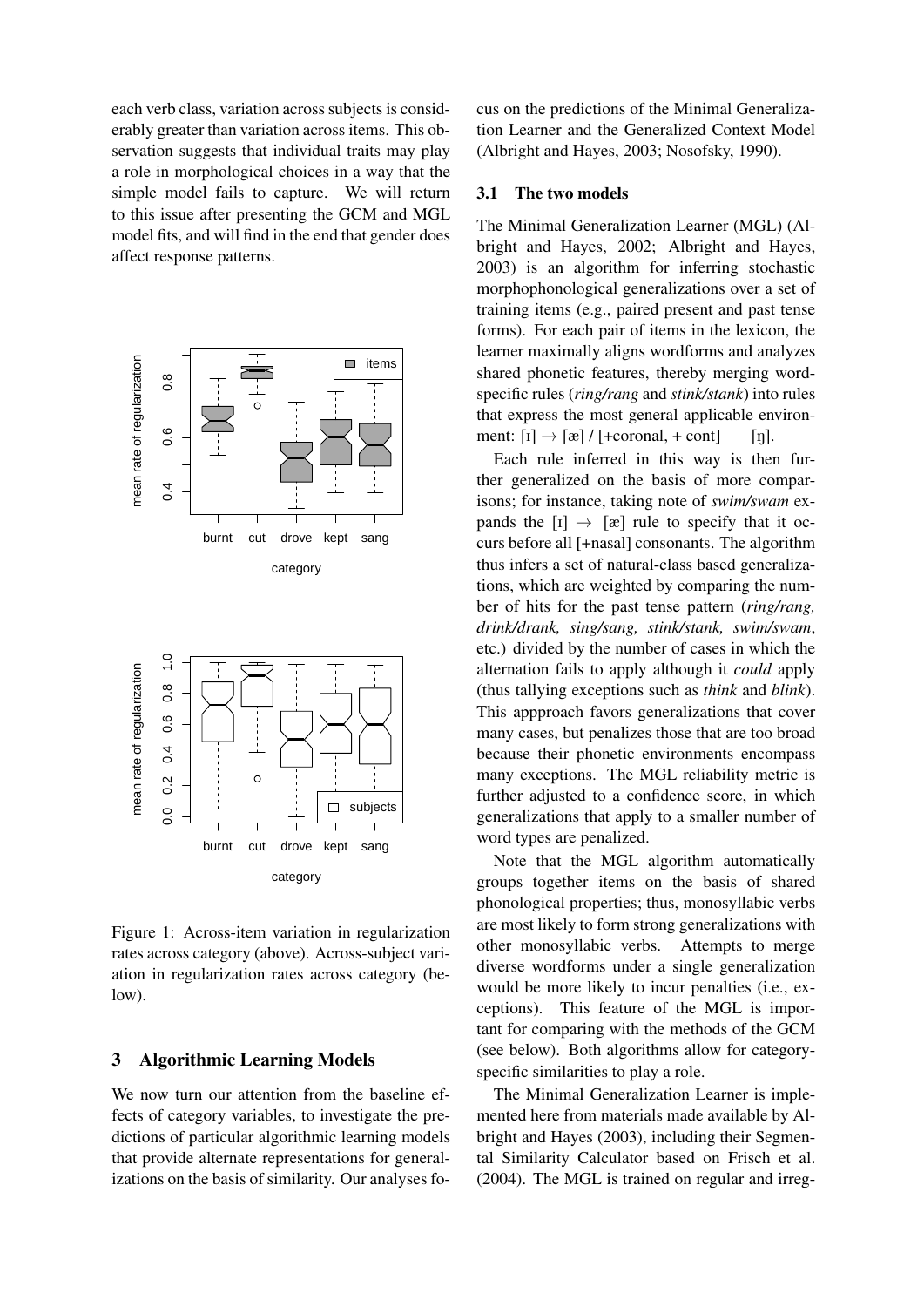ular English verbs with a minimum frequency cutoff of 10 in COBUILD (Baayen et al., 1993), and excluding prefixed verb forms, thus encompassing 4253 past/present verb transcriptions. The MGL is implemented here with its default settings, which includes a lower 75% confidence interval for purposes of adjusting the reliability score.

The Generalized Context Model (GCM) is an instance-based model of categorization. To assign category membership to a novel instance, it first calculates its similarity to instances in preexisting categories. Then, it selects the category with members that are most similar to the novel instance (Nosofsky, 1990). Our implementation of the GCM has three notable aspects to it.

First, we used the GCM to categorize our nonce verb stimuli, basing the categories on real English verb types extracted from CELEX (as with the MGL). Second, we used the same segmental similarity calculator developed and used by Albright and Hayes and used by the Minimal Generalization Learner to calculate the similarity of phonetically transcribed word forms to each other, so that we could take the phonetic similarity of speech sounds into account instead of calculating similarity between word forms based on edit distance alone. We did not weight parts of the word forms differently, because there is evidence that although past tense formation in English is predominantly driven by similarities in word endings, onsets also play a role. (cf. the predominance of s+stop onsets in irregular verbs forming the past tense with a vowel change, e.g. *sing*, *sink*, etc.) (Bybee and Moder, 1983).

Third, our implementation of the GCM reflected the structure of the task. Recall from Section 2 that participants were presented with the stems of the nonce verbs in a sequence and had to pick either a regular or an irregular past tense form for them. The irregular past tense form was predetermined by category, so that, for a given verb, the participants could only choose between the regular past tense form or the irregular past tense form we assigned to the verb. (So, for instance, for *spling*, they could choose either *splinged* or *splang*, but not *splung* or *splingt*, etc.) For a given category (such as *sang* verbs), the GCM had a choice between two sets. The irregular set consisted of verb types in CELEX that form their past tense according to the pattern captured by the category (such as an  $\lceil 1 - \lceil x \rceil$  alternation). The regular set consisted of verb types that have a stem that matches the category (such as 'monosyllabic and stem vowel [I]') but have a regular past tense. The model calculated the similarity of a given nonce verb to these two sets (depending on its category). In this paper, we report on category weights assigned to the *regular* category, which are comparable with both the results of the Minimal Generalization Learner and the rate of regularization in our experiment. We only used monosyllabic verbs in identifying relevant matches, for regular as well as irregular items.

Values reported here were generated with no frequency cutoff. Alternate runs with the frequency threshold enforced produce no change in the model. The model is run with the default parameter settings of  $s = 0.3$ ,  $p = 1$  with respect to calculating the weighted similarities between items. When  $p$  is set to 1, as here, the similarity function is exponential, rather than Gaussian. The weighting parameter *s* controls the tradeoff in the relative importance of the size of the verb category (the 'gang size') vs. the amount of similarity (measured via edit distance between phonological forms) (Nosofsky, 1990; Nakisa et al., 2001; Albright and Hayes, 2003; Dawdy-Hesterberg and Pierrehumbert, 2014).

Figure 2 shows three plots. The first one depicts the relationship between the predictions of the GCM (regular category weight) and experimental ratings (mean participant regularization) for individual verb types used in the experiment. The Spearman rank correlation is highly significant (rho =  $0.497$ , p <  $0.001$ ). The second one depicts the relationship between the MGL model predictions (reliability rating of the regular form) and mean participant regularization in the experiment. The Spearman rank correlation between these variables is highly significant (rho  $= 0.393$ ,  $p < 0.001$ ). The predictions of the two models are z-scored to allow for comparability. The third plot shows the relationship between the predictions of the GCM and the MGL for individual verb types in the experiment. The Spearman rank correlation between these variables is highly significant  $(rho = 0.347, p < 0.001)$ , but the correlation is far from perfect. Comparing the overall correlations and patterns in Figure 2, it appears that the GCM is doing a better job of predicting the variation across items than the MGL is. We now turn to an examination of the predictions within our verb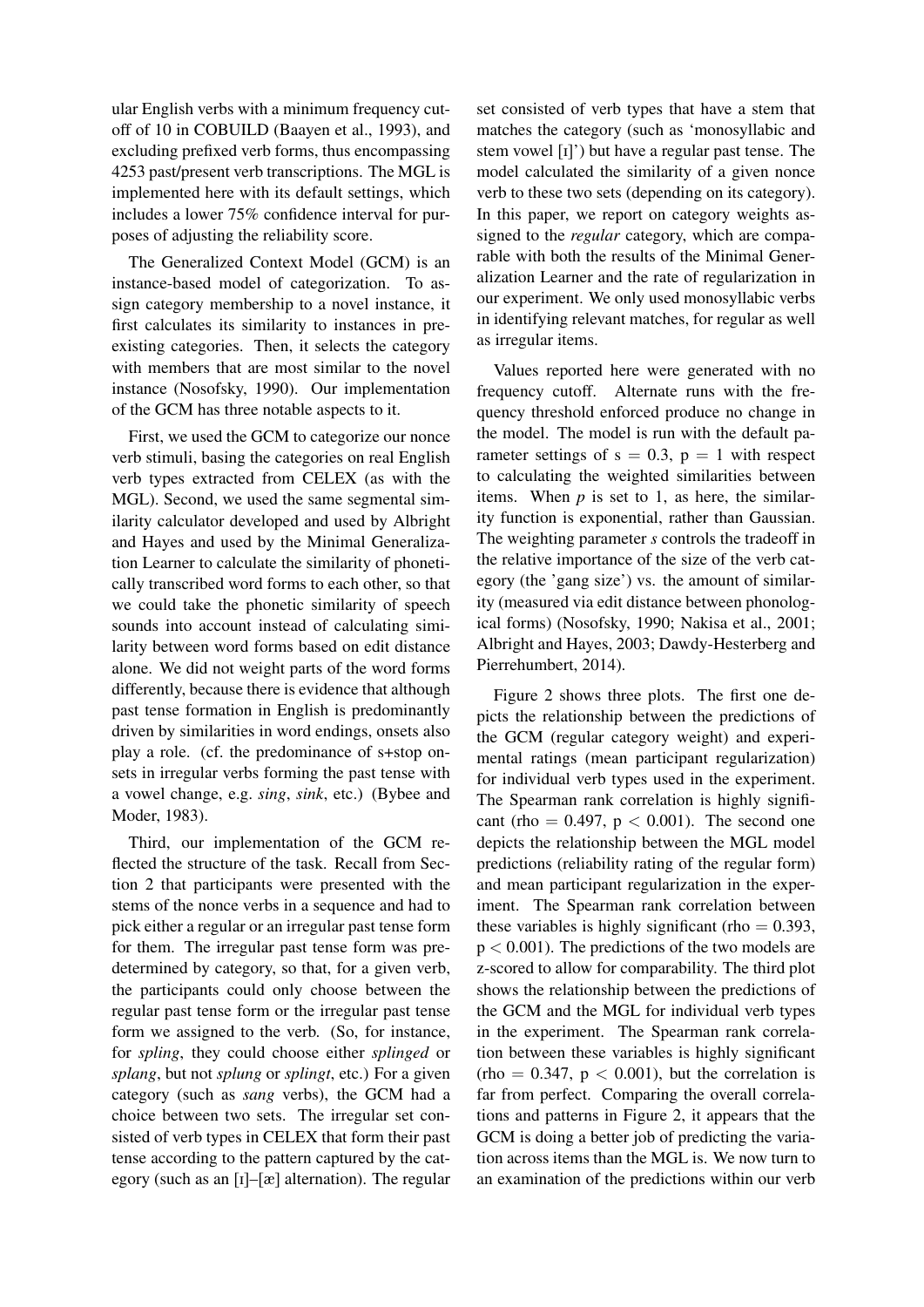| <b>CATEGORY</b> | GCM  | MGL     |
|-----------------|------|---------|
| <b>SANG</b>     | 0.65 | 0.55    |
| <b>CUT</b>      | 0.18 | $-0.19$ |
| <b>DROVE</b>    | 0.37 | 0.64    |
| <b>KEPT</b>     | 0.52 | 0.18    |
| <b>BURNT</b>    | 0.48 | 0.24    |
| ALL             | 0.5  | 0.39    |

Table 2: Correlations table: Spearman's rank correlations between mean regularization in the experiment and the predictions of the two models

classes.

#### 3.2 Model comparisons within verb class

Table 2 shows Spearman rank correlations between mean regularization in the experiment and the predictions of the two models for the five verb categories. Overall, GCM does a better job. The no-change (*cut*) verb class is especially illustrative of the differences between the two models. Note that the MGL is negatively correlated with our experimental data for this category. As noted above, this verb class appears to be strikingly nonproductive; participants display a strong preference for regularizing a wide range of t-final forms. The MGL underestimates the regularization of nonce verbs that resemble *cut* and *hit*, while overestimating the regularization of forms like *vurt, slurt, plurt*. The no-change irregular form of such verbs must be modeled on a pattern with a sole English exemplar (*hurt–hurt*), and the Minimal Generalization model (in contrast with the GCM) is swayed very little in such cases. This is one of several cases where the GCM predicts subject preferences better than the MGL does, seemingly because the irregular form requires modeling a response on a sole exemplar.

There is one verb category where the MGL outperforms the GCM: the drove class. Here, the MGL does especially well because it makes an accurate prediction about one subcategory of items: nonce verbs like *quine* and *sline* are regularized by participants (*quined,slined*) more often than other members of the drove class. Here, it seems that the irregular past would need to be modeled on one closely-related English item (*shine–shone*), but similar English verbs offer many exceptions to any abstract generalization (*line–lined, mine– mined, whine–whined*, not to mention the transitive verb *shine–shined*). Such a situation causes





Figure 2: Above: experimental ratings versus GCM predictions. Middle: experimental ratings versus MGL predictions. Below: MGL predictions vs. GCM predictions. (With lowess lines added.)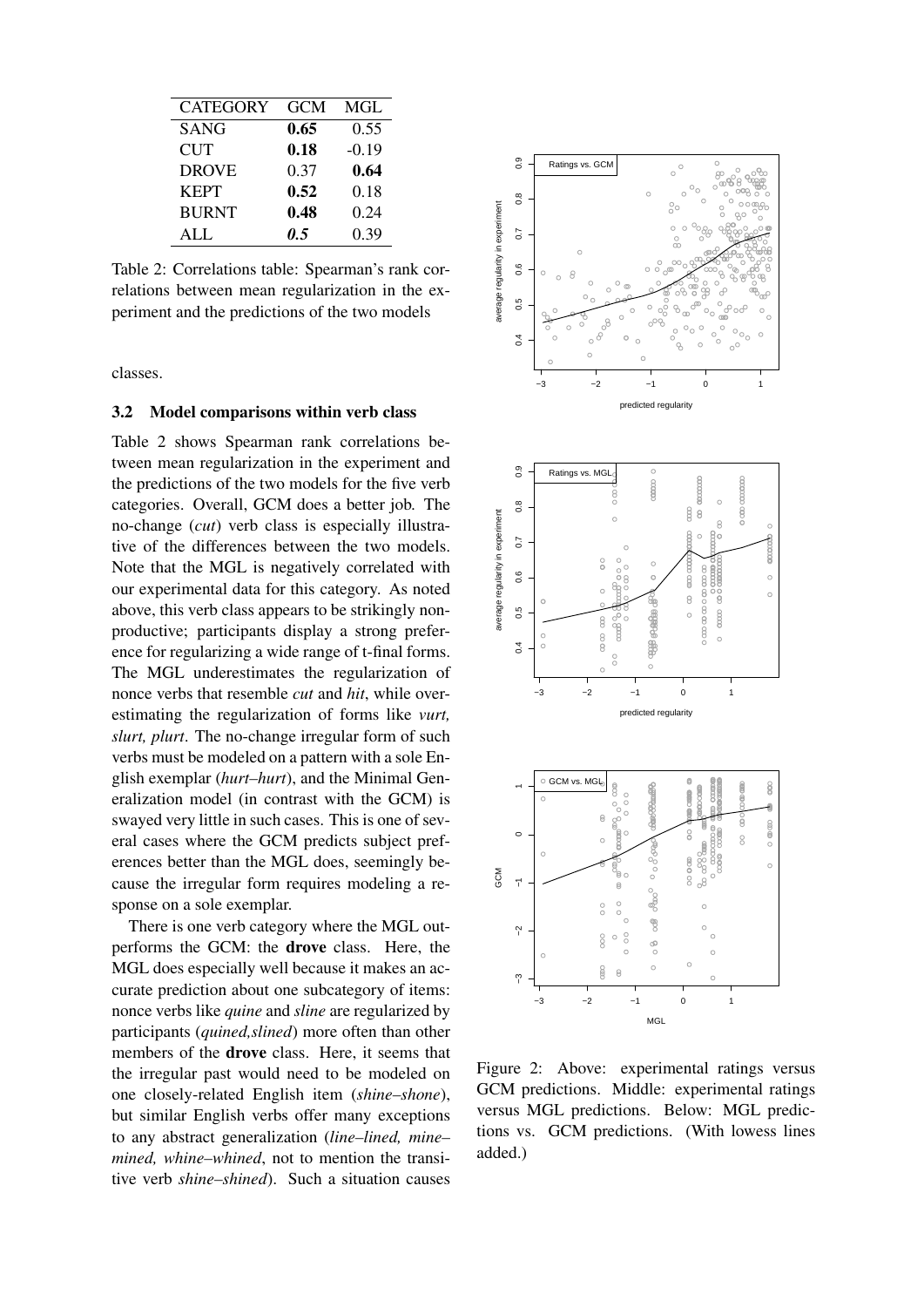| Predictor           | h       | Z.      | sig.   |
|---------------------|---------|---------|--------|
| (Intercept)         | 0.71    | 4.5     | ***    |
| MGL                 | 12.4    | 3.38    | ***    |
| <b>GCM</b>          | 1.11    | 5.05    | ***    |
| gender (male)       | $-0.02$ | $-0.07$ | (n.s.) |
| vocabulary          | $-0.25$ | $-1.77$ |        |
| GCM : gender (male) | 0.47    | 2.12    | ∗      |

Table 3: Effects of rules vs. analogy in the regression model

the MGL to correctly classify all *-ine* final verbs as highly prone to regularization, because *-ine/-one* type irregulars are all dispreferred in the experiment. However, the GCM makes a wide range of predictions for these stimuli on the basis of different segmental similarities with training items (e.g., based on the syllable onsets).

On the whole, comparing the two models on the verb classes suggests that analogy to individual instances is a better approximation of the behavior of our subjects than recourse to abstract generalizations. It is true, however, that both the GCM and the MGL each only explain a part of the observed variance. In order to test whether the two models contribute differently to explaining participant behavior in our dataset, we fitted a simple stepwise logistic mixed-effects regression model on the results with maximal random effects structure, using regularization on the individual verb form (yes or no) as an outcome variable. Instead of verb category, we used the GCM and the MGL regularization rates as predictors. Both predictors are significant. An analysis of variance test reveals that the regression model that includes the predictions of both categorization models provides a significantly better fit than the models including either alone. We tested nonlinear effects of MGL and GCM, using restricted cubic splines, but nonlinearity did not significantly improve the model. Participant age and gender are not significant. Vocabulary size explains some variation, though does not quite meet the threshold of .05 for significance. The interaction of GCM predictions and participant gender, however, is significant. The model coefficients can be seen in Table 3.

### 3.3 Individual-level factors

As both MGL and GCM make reference to existing patterns in the lexicon, we hypothesized that the precise size and contents of an individual's vocabulary is likely to produce individual variation in terms of the lexical support available for certain patterns. Individuals with higher vocabulary scores may be more likely to have robust stored instances of irregular, lower frequency, minority past tense patterns. We might therefore predict that they are more accepting of irregular realizations. This is, to some degree, confirmed by the strength of vocabulary as a predictor of regularization in our final model. A potential interaction of vocabulary size and the two models of past tense formation is that these models likely have different predictions when trained on vocabulary sets of various sizes – this is a clear direction of future research.

We also tested the effects of participant gender, because robust patterns of variation are linked to gender in the literature (Labov, 2001). We find a significant interaction between GCM and participant gender in our data. Males show a steeper slope for the GCM than the females do. When there is low analogical support for regularization, males have a tendency to prefer irregular forms more than females do, but this difference is reversed for items where the GCM provides strong support for the regular. In that case, males prefer regular forms more than females do. To put it differently, males categorize the verb forms more based on lexical support in our dataset than the females do.

This result could be interpreted in two ways. First, we can say that males rely on lexical similarity more than females in responding to nonce verbs. Second, we can say that females favor a general regularisation rate more over individual lexical strengths, and this shows as having a smaller overall effect of analogical support on regularization. One could hypothesize that this general regularisation rate connects to a form of a community standard, which can be perceived more on the level of speakers and less on the level of individual items. These interpretations are not mutually exclusive – perhaps males rely more on analogical support, while females are more inclined to observe the community standard.

## 4 Conclusions

Our results suggest that both the GCM and MGL models contribute important insights into factors underpinning perceived wellformedness. Individuals are heavily influenced by the combined ana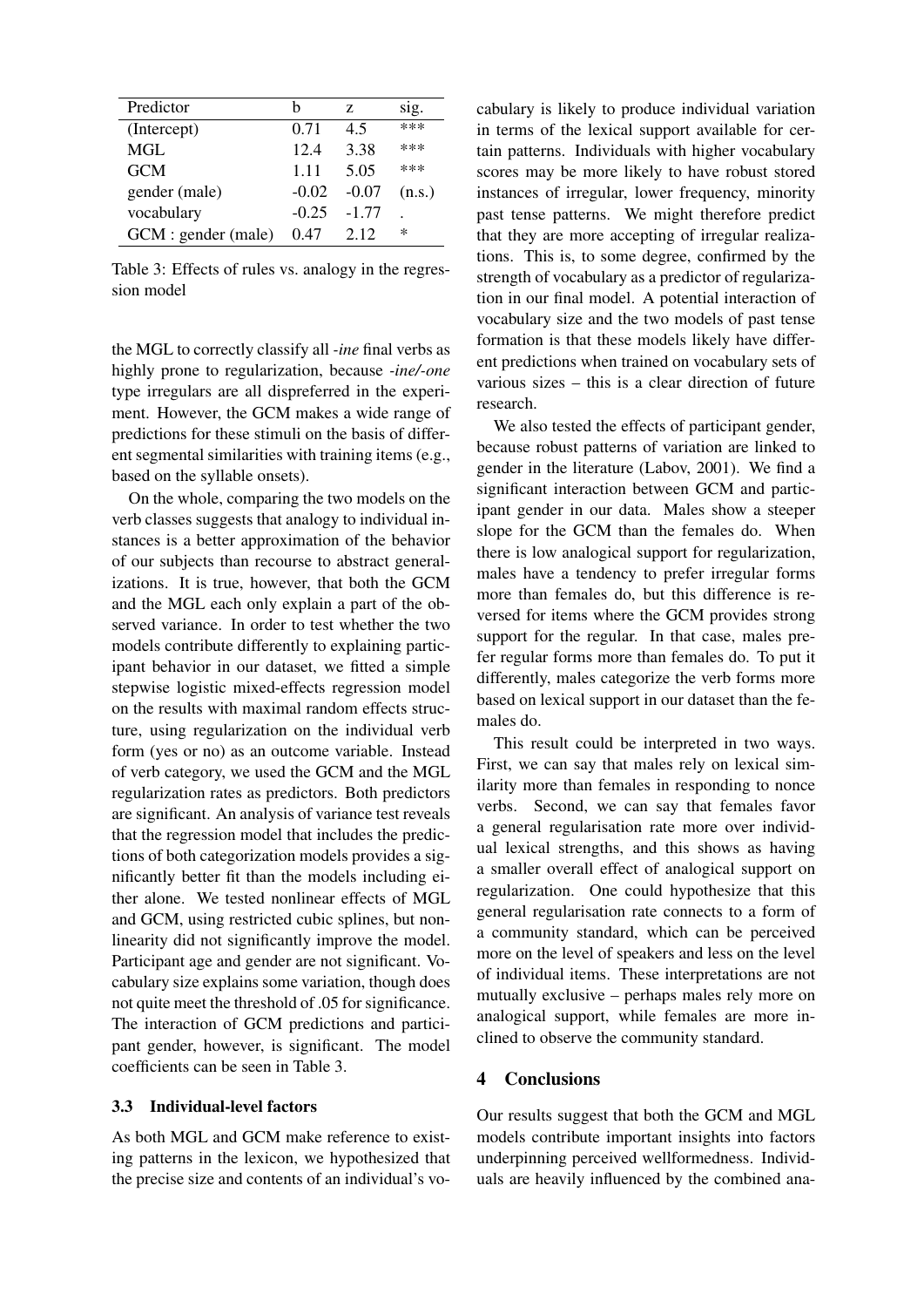logical force of existing lexical forms. They generalize over items. However, they also, it appears, generalize over these generalizations - forming more abstract 'rules' or associations that operate in parallel with the token-based analogical processes. While this seems to be the interpretation that is pointed to by this current data set, verification of the joint role of these types of processes clearly requires a lot more explicit testing in different and varied data sets, including real verbs in addition to nonce forms. Recent models in phonological processing and speech perception certainly point to a hybrid model, in which instance-based processing and reasoning sits alongside more abstract structures, and in which both types of processes may be jointly operative – with the balance affected by many factors including the particular nature of the task at hand (Pierrehumbert, 2006). Indeed, we would predict that it should be possible to design morphological tasks which more readily tap into purely analogical processes, or into more abstract generalizations.

## Acknowledgments

This project was made possible through a grant from the John Templeton Foundation. The opinions expressed in this publication are those of the authors and do not necessarily reflect the views of the John Templeton Foundation. Hay and Beckner were also supported by a Rutherford Discovery Fellowship awarded to Hay. The authors would like to thank Adam Albright, Patrick LaShell, Chun Liang Chan, and Lisa Garnard Dawdy-Hesterberg. All faults remain ours.

## References

- Adam Albright and Bruce Hayes. 2002. Modeling English past tense intuitions with minimal generalization. In *Proceedings of the ACL-02 workshop on Morphological and phonological learning-Volume 6*, pages 58–69. Association for Computational Linguistics.
- Adam Albright and Bruce Hayes. 2003. Rules vs. analogy in English past tenses: A computational/experimental study. *Cognition*, 90(2):119– 161.
- R Harald Baayen, Richard Piepenbrock, and Rijn van H. 1993. The CELEX lexical data base on CD-ROM.
- Jean Berko. 1958. The child's learning of English morphology. *Word*, 14:150–177.
- Joan L Bybee and Carol Lynn Moder. 1983. Morphological classes as natural categories. *Language*, pages 251–270.
- Joan L Bybee and Dan I Slobin. 1982a. Rules and schemas in the development and use of the English past tense. *Language*, pages 265–289.
- Joan L Bybee and Dan I Slobin. 1982b. Why small children cannot change language on their own: Suggestions from the English past tense. In *Papers from the 5th international conference on historical linguistics*, volume 21.
- Lisa Garnand Dawdy-Hesterberg and Janet B Pierrehumbert. 2014. Learnability and generalisation of Arabic broken plural nouns. *Language, Cognition and Neuroscience*, (ahead-of-print):1–15.
- Stefan A Frisch and Maria R Brea-Spahn. 2010. Metalinguistic judgments of phonotactics by monolinguals and bilinguals. *Laboratory Phonology*, 1(2):345–360.
- Stefan Frisch, Michael Broe, and Janet Pierrehumbert. 2004. Similarity avoidance and the OCP. *Natural Language and Linguistic Theory*, 22:179–228.
- Lyn R Haber. 1976. Leaped and leapt: a theoretical account of linguistic variation. *Foundations of Language*, pages 211–238.
- William Labov. 2001. *Principles of linguistic change Volume 2: Social factors*. Blackwell.
- James L McClelland and Karalyn Patterson. 2002. Rules or connections in past-tense inflections: What does the evidence rule out? *Trends in cognitive sciences*, 6(11):465–472.
- Carol Lynn Moder. 1992. *Productivity and categorization in morphological classes*. Ph.D. thesis, State University of New York at Buffalo.
- Robert Munro, Steven Bethard, Victor Kuperman, Vicky Tzuyin Lai, Robin Melnick, Christopher Potts, Tyler Schnoebelen, and Harry Tily. 2010. Crowdsourcing and language studies: the new generation of linguistic data. In *Proceedings of the NAACL HLT 2010 Workshop on Creating Speech and Language Data with Amazon's Mechanical Turk*, pages 122–130. Association for Computational Linguistics.
- Ramin C. Nakisa, Kim Plunkett, and Ulrike Hahn. 2001. A cross-linguistic comparison of single and dual-route models of inflectional morphology. *Peter Broeder, & Jaap Murre, Models of Language Acquisition: Inductive and Deductive Approaches*, pages 201–222.
- Robert M Nosofsky. 1990. Relations between exemplar-similarity and likelihood models of classification. *Journal of Mathematical Psychology*, 34(4):393–418.